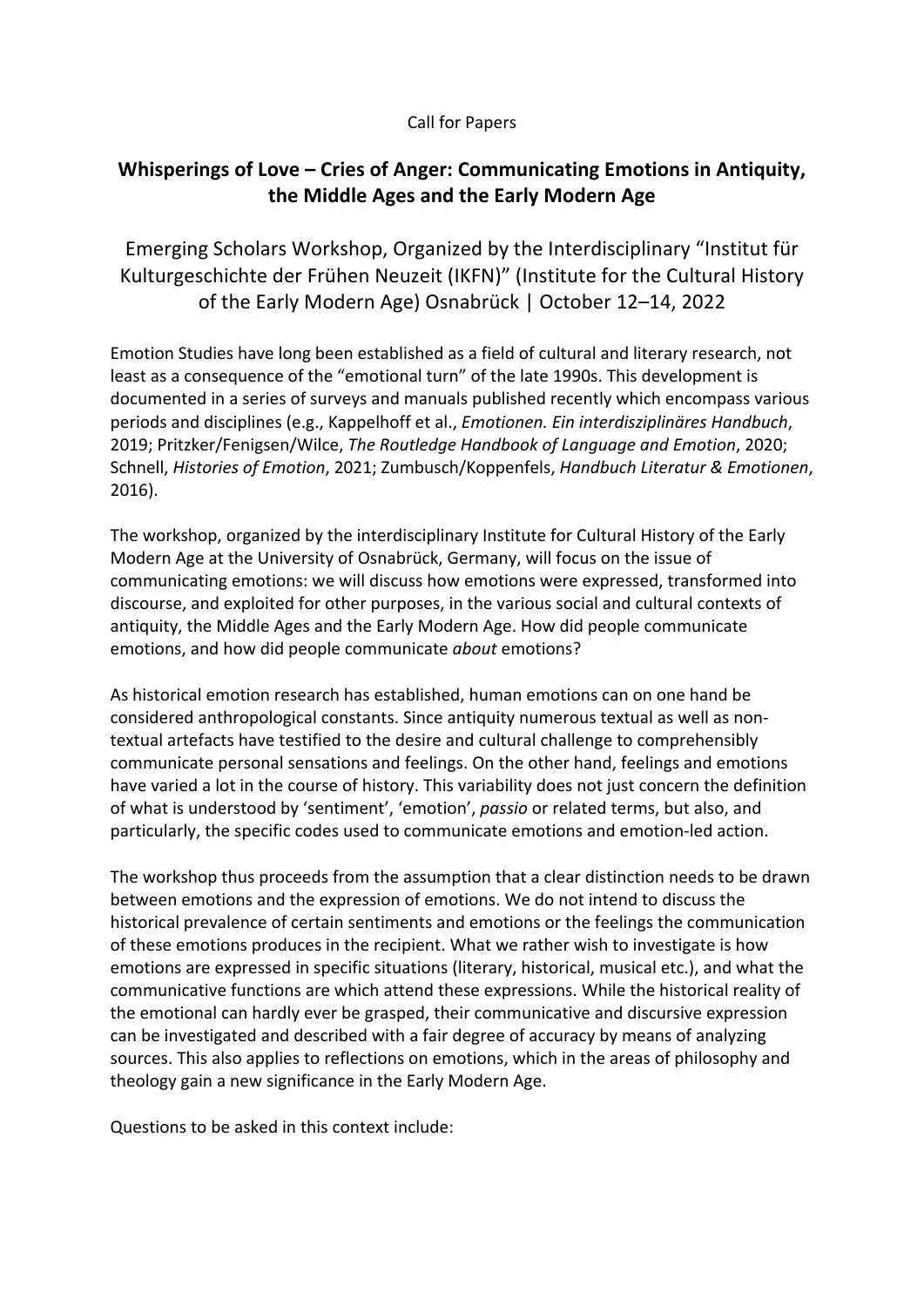- What is the part played by emotions in various communicative contexts (art, literature, music, but also law, politics and religion) of antiquity, the Middle Ages and the Early Modern Age?
- How are emotions communicated in various periods and cultures? In what way do media influence the perception and communication of emotions?
- Which are the traditions and new beginnings in the conceptions of communicating emotions attendant upon the transitions from antiquity to the Middle Ages, and to the Early Modern Age? And are there traditions and new beginnings in the ways emotions are reflected upon?
- What are the spaces and practices of communicating emotions?
- What are the purposes of transforming emotions into discourse in the respective contexts?
- How do the sources reflect the communication of emotions on a meta-level?
- How is the relationship of gender and emotionality conceptualized? Is the communication of emotions specific as to gender or social rank?
- What is the connection between (the communication of) emotions and corporeality?
- Does the communication of emotions carry a potential for displaying or inducing unexpected or illicit behaviour?

The workshop intends to inspire a discussion of these – and further – questions, to contribute to a better understanding of both historical and present-day forms of communicating emotions.

It is addressed to early-career researchers who are in the process of writing a PhD thesis or have obtained their PhD degree in the course of the last six years. We do not only wish to provide a platform for interdisciplinary exchange and networking but also to offer a chance to share work in progress with other participants. For this reason, there will not only be talks on specific subjects but also group discussions on projects the participants are working on. The Institute for the Cultural History of the Early Modern Age. will try to refund the costs of travelling and accommodation.

We invite proposals for 20 minutes' talks from the areas of literary and cultural studies, history, classical philology, musicology, history of art and theology. Talks and discussions can be in either English or German.

Please send your proposal together with an abstract (ca 300 words) and a short bio note (up to 150 words) to the following address: **affekte-ikfn@uni-osnabrueck.de**.

## Deadline is **15th April 2022**.

Further information can be provided by the organizers:

Prof. Dr. Dietrich Helms Institut für Musikwissenschaft und Musikpädagogik Universität Osnabrück Neuer Graben, Schloss 49074 Osnabrück E-Mail: dhelms@uni-osnabrueck.de